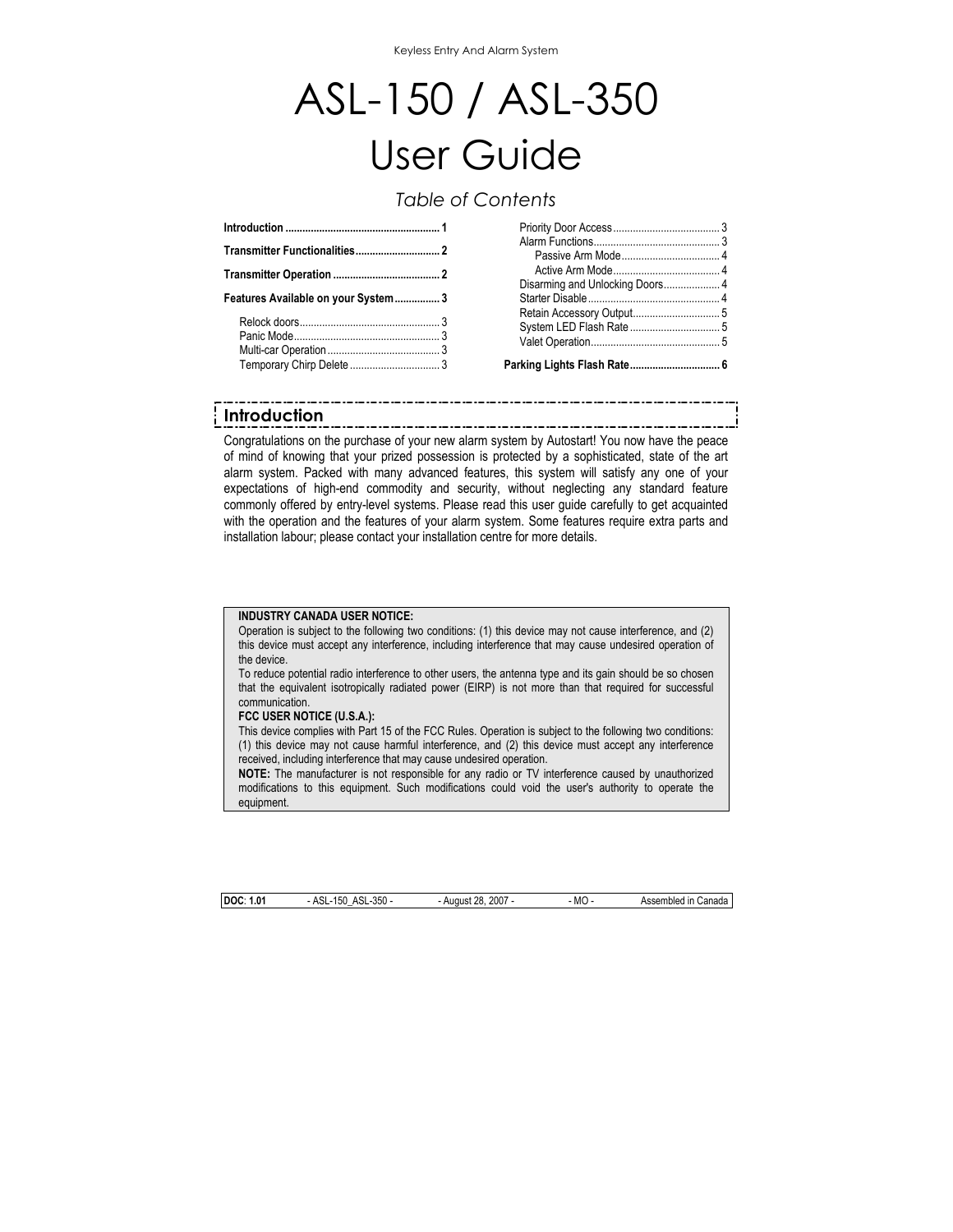

- 
- b. Silent arming or disarming: press the **TRUNK** button **once** (the parking lights will flash), then press the **LOCK** or **UNLOCK** buttons within 3 seconds to lock or unlock the doors without chirp.
- a. To activate the **AUX 2** output: Press and hold.
- b. Car Finder (if programmed): This will cause the parking lights to flash once and the horn or siren to chirp once

| <b>Transmitter Operation</b>                           |                                                                                                                                                                                        |  |  |  |
|--------------------------------------------------------|----------------------------------------------------------------------------------------------------------------------------------------------------------------------------------------|--|--|--|
| Button(s) to press                                     | <b>Function</b>                                                                                                                                                                        |  |  |  |
| 8                                                      | Locks doors<br>Arms starter kill (not in Alarm Valet)<br>Dome light OFF (if programmed)                                                                                                |  |  |  |
| G                                                      | • Unlocks driver's door<br>• Disarms starter kill (not in valet) – rearms timer at 60 sec.<br>• Dome light ON for 60 sec. or until ignition goes ON or LOCK<br>pressed (if programmed) |  |  |  |
| $\mathbf{G}$ or $\mathbf{G}$<br>(while siren sounding) | Mutes siren; system not disarmed. A second UNLOCK press is<br>$\bullet$<br>required to disarm, unless the passive arming mode with no TWO-<br>STAGF disarm is selected                 |  |  |  |
| $\bullet$ (2 times)                                    | • Unlocks all doors (if priority door programmed)                                                                                                                                      |  |  |  |
|                                                        | AUX 2 or 1 flash and 1 chirp (if car finder was enabled)<br>Mutes siren — system not disarmed<br>٠                                                                                     |  |  |  |
| $\bigodot$ (for 4 seconds)                             | Locks doors<br>$\bullet$<br>Enter panic mode – siren ON for 60 sec, valet ends                                                                                                         |  |  |  |
| $\bullet$ (for 4 seconds)                              | Unlocks doors<br>$\bullet$<br>Enter panic mode – siren ON for 60 sec, valet ends                                                                                                       |  |  |  |
| $\bigcirc$ (for 3 seconds)                             | • AUX 3 output, system disarmed with 1-sec pulse (trunk mode) or<br>toggle ON / OFF (in latch mode)<br>Temporary chirp delete                                                          |  |  |  |
| (for 3 seconds)                                        | • Valet ON or valet OFF                                                                                                                                                                |  |  |  |

4. **button:**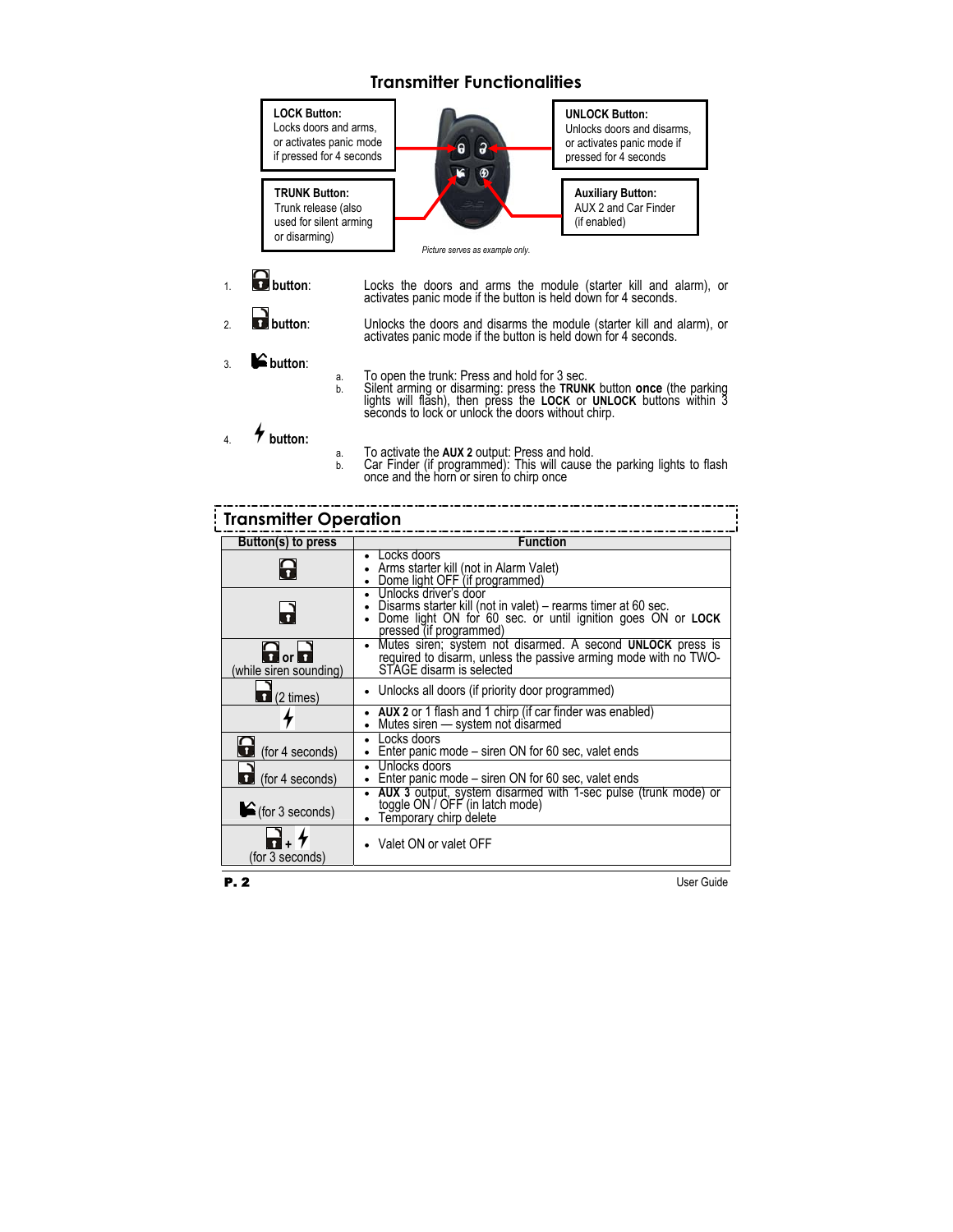# **Features Available on your System**

# **Relock doors**

If you unlock the doors with the remote transmitter, but do not open any door or open trunk within 60 seconds, the doors will automatically relock and the system will be armed.

**Note**: When the system is in active arming mode and the relock mode is enabled, the doors will relock but the system will not rearm.

# **Panic Mode**

In a panic situation, you can activate the panic mode that disables the valet mode, locks the doors and sounds the siren for 1 minute. You can activate the panic mode by pressing the **LOCK** or the **UNLOCK** button for approximately 4 seconds until the siren goes ON and the parking lights flash.

#### **To activate panic mode:**

- Press and hold the **UNLOCK** button until the horn honk starts and the parking lights flash: This will unlock the doors before the sound signal starts.
- Press and hold the **LOCK** button until the horn honk starts and the parking lights flash: This will lock the doors before the sound signal starts.

## **Multi-car Operation**

The system features multi-car operation. This allows the user to control two systems with one transmitter. (Both vehicles must be equipped with identical systems). The transmitter of the primary vehicle can control the starter kill system, the door lock and unlock operations of the second vehicle as well as the **AUX 2** and **AUX 3** outputs. The transmitter of the second vehicle can also operate the primary vehicle:



# **Temporary Chirp Delete**

If you want to avoid the siren chirps in a quiet neighbourhood when arming or disarming the system, press the **TRUNK** button until you see the parking lights flash. Then within 3 seconds, press the **LOCK** or **UNLOCK** to arm or disarm the vehicle without generating the siren chirps.

**Note:** Your installer could program the chirp disable feature, so that the chirps are disabled permanently.

# **Priority Door Access**

(Enabled by default.) If the Remote Door Locks option is installed on your vehicle, this safety feature allows you to unlock solely the driver's door with a single press of the **UNLOCK** button on the transmitter. Upon a second press of the **UNLOCK** button, all the doors will unlock, except for the driver's door and finally with a third press of the **UNLOCK** button, all the doors will unlock. **Note:** Keyless and priority options must be **installed** and **programmed**.

# **Alarm Functions**

#### *(The siren and the shock detectors are optional)*

Your installer can program your alarm in **passive arming** mode, so that the system automatically arms itself when you leave your vehicle, or in **active arming** mode, so that you can arm or disarm your car at will.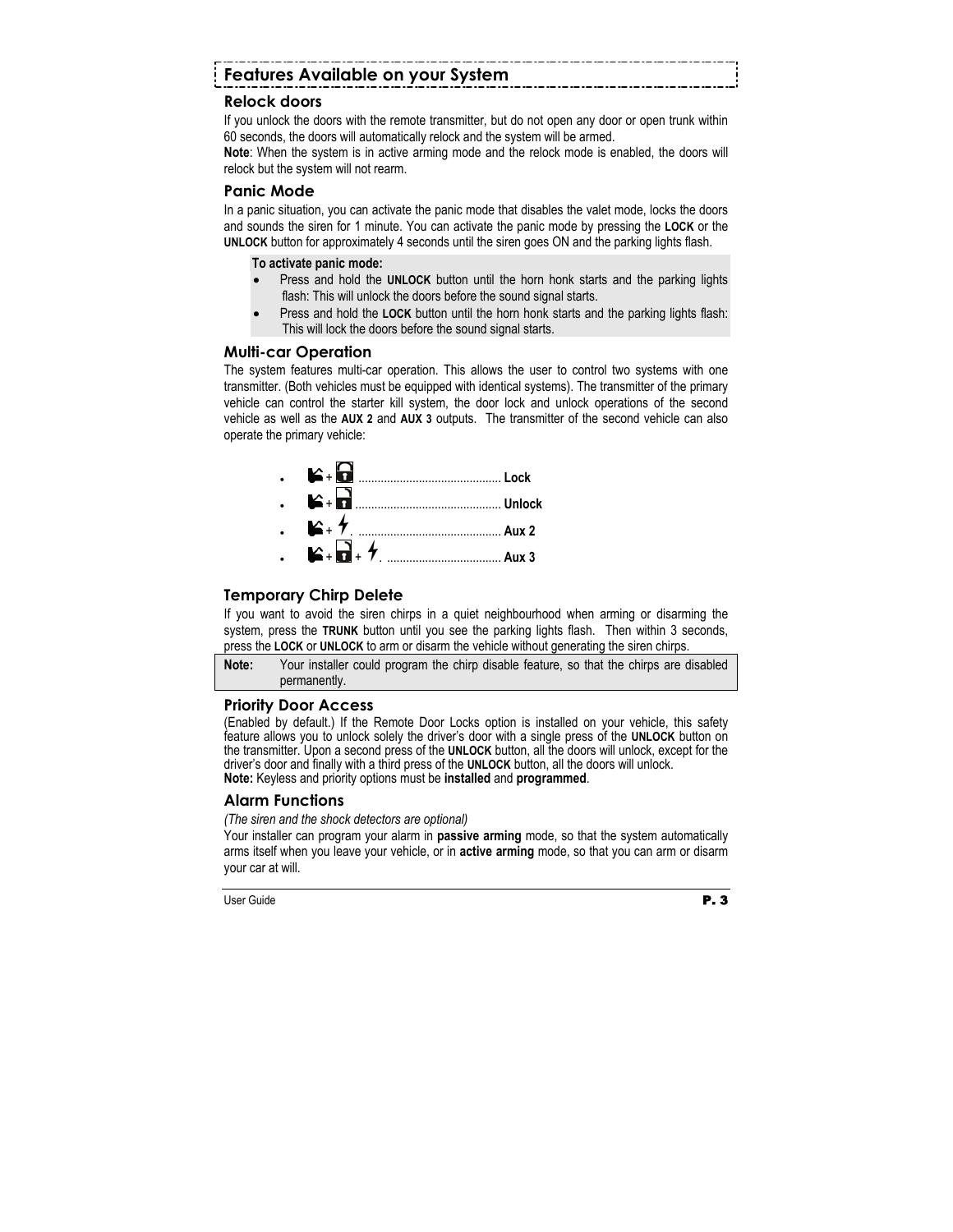In either mode, you can arm or disarm your alarm system using your remote control as well as lock or unlock your doors.

#### **Passive Arm Mode**

In passive arming mode, the system will arm itself automatically after the completion of a 1 min arming delay (LED flashes quickly) initiated after the last door of the vehicle is closed. Therefore, you do not need to arm the system. The LED indicator flashes slowly when the system is armed. However, you must lock your doors manually when leaving the vehicle.

When leaving your vehicle, perform the following:

- 1. Turn the key switch off. The LED remains off.
- 2. Unlock if required and open the doors.
- 3. Once all doors are closed after exiting the vehicle, the LED will begin to flash quickly, indicating that passive arming delay has begun.

Also, as long as a door, trunk or hood is open before the completion of the arming delay, the system will not rearm. If you want to stay in the vehicle for a certain period of time, it is recommended to have your key switch in the ON position to avoid a situation where the system arms before somebody leaves the vehicle. While your key is in the ON position, the system will not arm and the LED stays off.

#### **Active Arm Mode**

To arm the system, and lock your doors (if you have this option), the ignition must go from ON to OFF and a door has to be opened and then closed. Press the **LOCK** button on your remote until the siren chirps once in confirmation. Notice that the parking lights confirm the system arming by flashing once and that the LED indicator flashes slowly to confirm the armed state. (See "*Chirp delete"* on p. 3 to bypass the chirping effect).

#### **Disarming and Unlocking Doors**

If the system was programmed in passive mode, to disarm the system and unlock the doors, press the **UNLOCK** button until the siren chirps twice in confirmation. Notice also that the parking lights confirm the system disarming by flashing twice. Once the system is disarmed, you have to open a door within a 35-second delay or else the system will rearm (LED flashing slowly). If the entry delay expires, you must disarm the vehicle by pressing **UNLOCK** to enter. Once inside the vehicle, you have up to 35 seconds to turn the key switch to the ON position or start the car to prevent the system from rearming again. If this is not done, your system will rearm (LED flashing slowly) and if your system has a starter kill, you will not be able to start the car. If this situation occurs, you need to disarm the car by pressing the **UNLOCK** button before turning the key.

## **Starter Disable**

Among the many features, the starter disable circuit will immobilize the vehicle when the system is armed (If installed). The system, when armed, will control a relay that will physically interrupt the vehicle starter wire and prevent the hot-wiring of your vehicle. The system is selectable, passive or active arming; this means that you can have the unit arm by itself (passive) after a preprogrammed period of time (1 minute) or you can have control over the system (active) such that it will never arm by itself.

**Note:** When the system is armed, the vehicle will **not start** with the key unless the system has been disarmed (via remote unlock).

#### **To Arm the Starter Disable**

• Lock the doors by remote or wait the timeout period in passive arm mode. The system is armed automatically when the doors are locked by remote.

#### **To Disarm the Starter Disable**

• Unlock the doors by remote or place the unit into valet mode.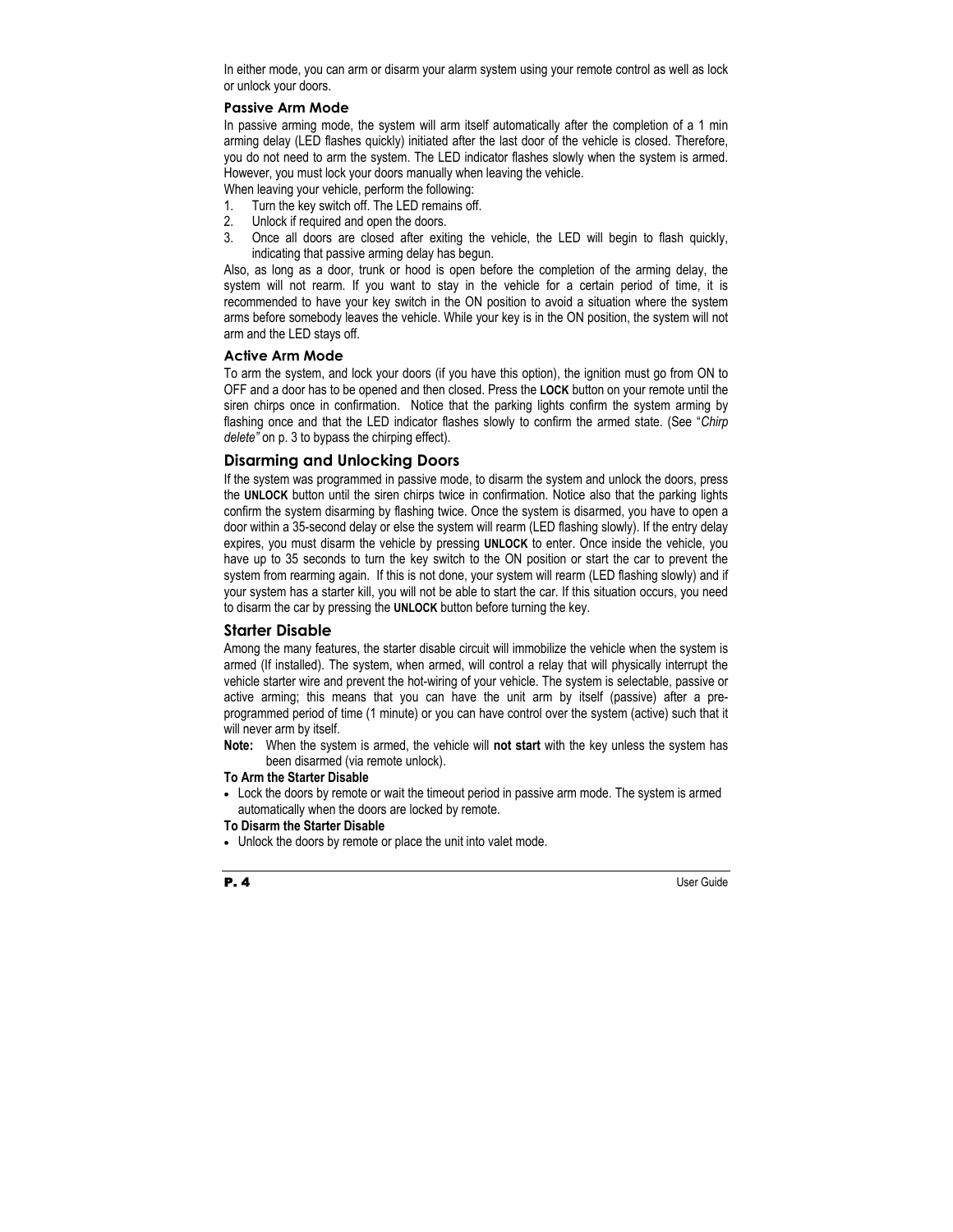# **Retain Accessory Output**

Retain Accessory output is activated as soon as key is turned to the ON position. When the key goes from ON to OFF position, the accessory output stays ON and a countdown period of 10 minutes is set. The output is turned OFF after 10 minutes or if a door is opened anytime during the countdown period.

Note: The Accessory Output is also turned off while starting the car.

#### **System LED Flash Rate**

The LED will display the status of the system, to indicate if the starter kill is armed or disarmed. The LED will also indicate if the system is in valet mode or not (See "Valet operation" below.)

#### **The following are LED conditions:**

| <b>LED State</b> | <b>System Status</b>           | Mode                |
|------------------|--------------------------------|---------------------|
| 0FF              | Starter kill Disarmed          | Regular operation   |
| ON Solid         | Starter kill Disarmed          | Valet Mode          |
| Flashing slowly  | Starter Kill armed             | Regular operation   |
| Flashing quickly | System is in rearming sequence | Passive arming Mode |

#### **Valet Operation**

The unit can be placed into alarm valet mode to stop alarm conditions or to disable the alarm functions and the anti-theft starter kill feature. While a vehicle stands in alarm valet mode, Panic mode and door locking / unlocking functions are still operational.

This system can remotely be placed in or out of valet mode: it is not necessary to access the vehicle.

#### **Enabling the Alarm Valet**

- 1. Turn the key to the RUN position.
- 2. Within 5 sec. press and hold the valet button for about 3 seconds.
- 3. The parking lights will flash 3 times to indicate that the system has entered valet mode.
- 4. Release the valet button and turn the key to OFF position
- 5. The LED on the antenna will come on and stay lit to indicate that the alarm valet mode is enabled.

#### **Disabling the Alarm Valet**

- 1. Turn the ignition to the RUN position.
- 2. Within 5 sec. press and hold the valet button for about 3 seconds.
- 3. The parking lights will flash twice to indicate that the system is out of valet mode.
- 4. Release the valet button and turn the key to OFF position
- 5. The LED will go out to indicate that the alarm valet is disabled.

#### **Remote Valet Operation**

The system can be placed in or out of valet mode through the remote control. This means that the user does not have to enter the vehicle or switch the key to the RUN position to get in or out of valet mode.

To remotely place the system in or out of valet mode:

- Press and hold  $\blacksquare$  +  $\blacktriangledown$  buttons simultaneously for 3 seconds on the transmitter; the system will toggle in and out of valet mode:
	- $\circ$  Getting into valet mode, the parking lights will flash 3 times, the LED will come on and remain lit.
	- o Getting out of valet mode, the parking lights will flash twice, the LED will go out.